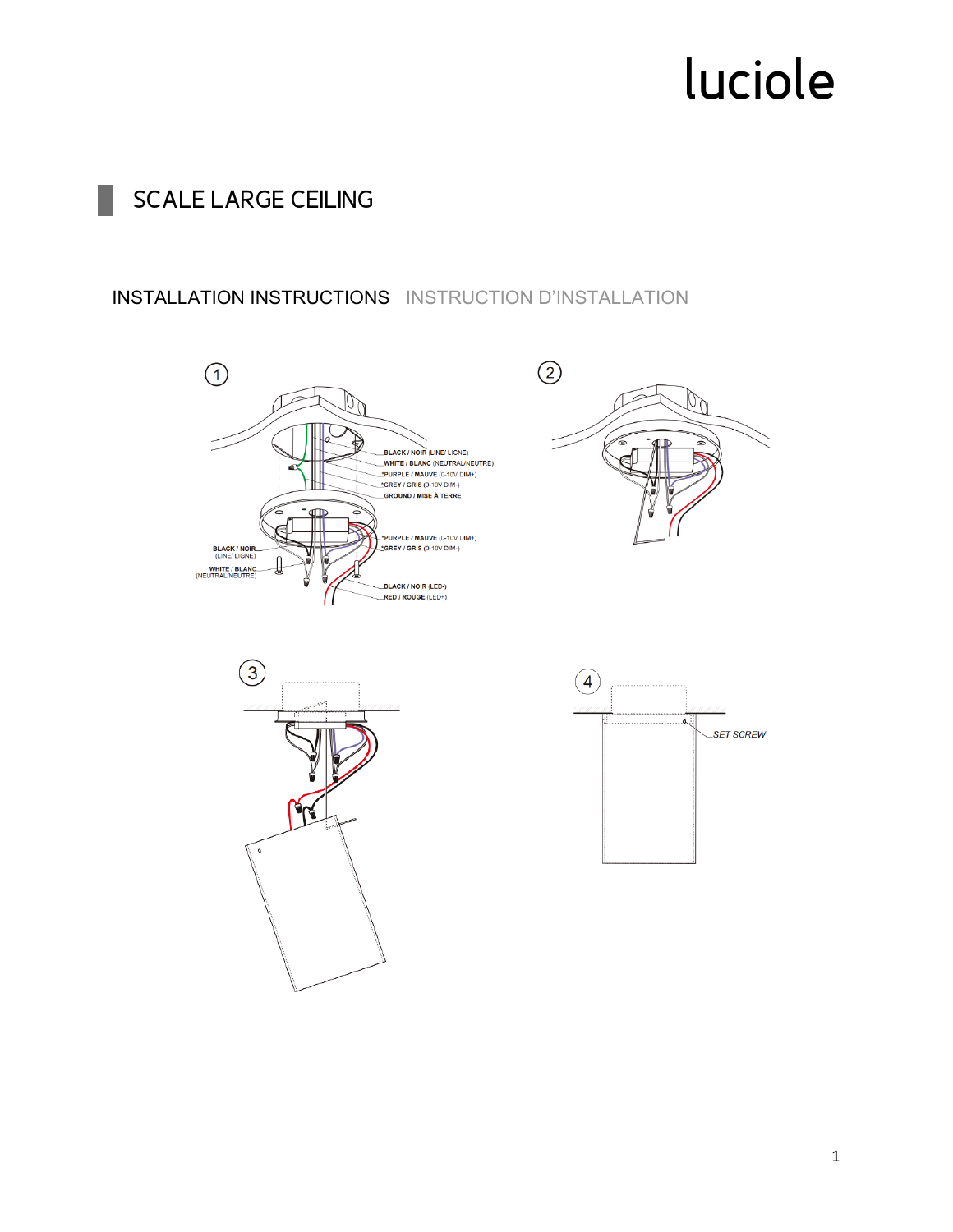1. Secure the mounting back plate of the decorative canopy to the junction box with the 8/32 x 1'' screws supplied with the fixture.

Fixer la plaque de de montage arrière du pavillon décoratif à la boite de jonction avec les vis 8/32 x 1'' fournies avec le luminaire.

2. Secure the supplied temporary hook to the decorative canopy's mounting back plate back plate.

Fixer le crochet temporaire à la plaque de montage arrière du pavillon décoratif.

#### 3. Secure the fixture with the supplied temporary hook to the mounting back plate by removing temporarily one of the three 6/32 screws pre-installed on the side of the fixture. Connect the electrical wires.

Fixer le luminaire à la plaque de montage à l'aide du crochet temporaire fourni en retirant temporairement une des 3 vis 6/32 préinstallées sur le côté du luminaire. Raccorder les fils électriques.

#### 4. Secure the fixture to the mounting back plate with the three supplied 6/32 screws.

Fixer le luminaire à la plaque de montage arrière à l'aide des trois vis 6/32 fournies.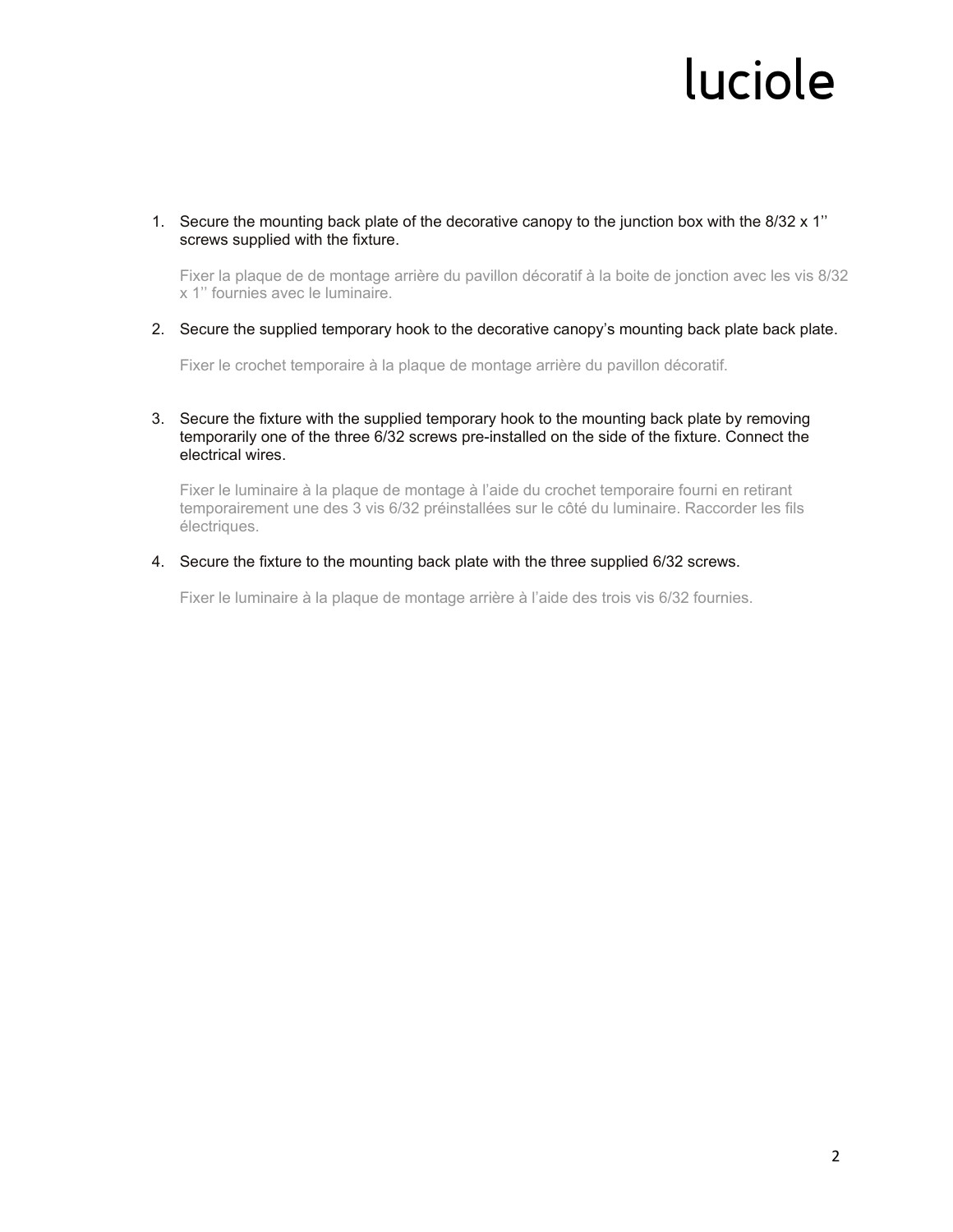## SCALE LARGE and SMALL PENDANT

### **INSTALLATION INSTRUCTIONS** INSTRUCTION D'INSTALLATION